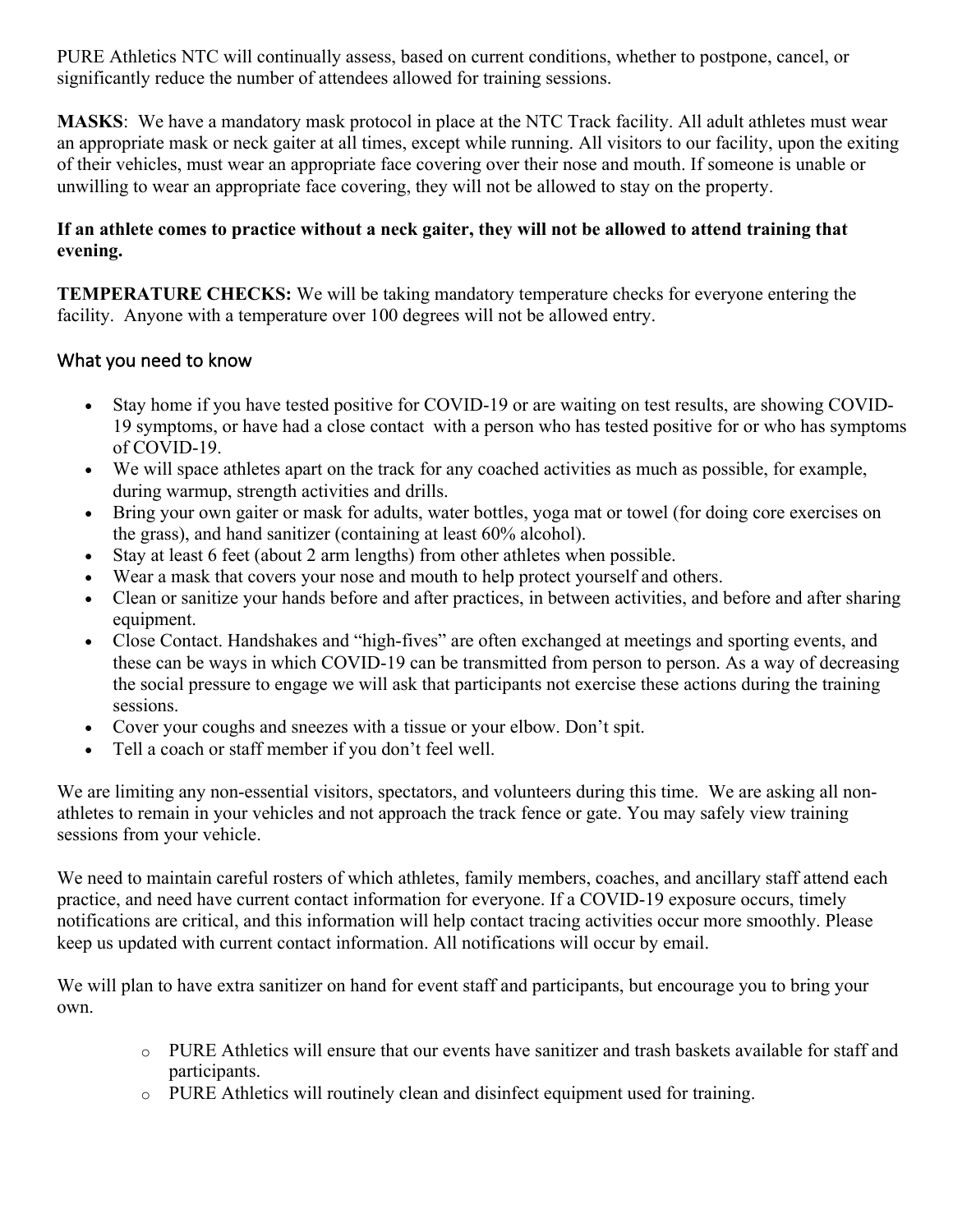- **Staff absences.** In the event staff need to stay home when they are sick, or they may need to stay home to care for a sick household member or care for their children in the event of school dismissals due to Covid-19, practice may need to be canceled for that group. We will provide notification via email prior to 4:30pm.
- **Athlete absences.** If you or any member of your household begin to have symptoms of COVID-19, which include fever, cough, lack of smell or taste, shortness of breath, or any other Covid-19 symptoms, please STAY HOME! and seek medical advice promptly by calling ahead to a doctor's office or emergency room to get guidance. See CDC guidance on what to do when sick with COVID-19.
- **If a participant becomes ill at the event.** We will need for that athlete to leave the facility immediately to prevent further spread of the disease.
- **Postponed or canceled season.** We will work closely with, and monitor, facility, local, county, state and CDC officials and guidelines to assess protocols and regulations that effect our events. If it is deemed necessary to postpone or cancel events due to the pandemic, we will notify all participants of the prospective plan to move forward.
- **Stay informed about the local COVID-19 situation.** Get up-to-date information about local COVID-19 activity. Be aware of temporary school dismissals in your area and if your child has exposure, please notify your coach and keep them home until they have a negative antigen test or have completed quarantine per the CDC

Finally, if any coaches, staff members, or athletes get sick, or have exposure, they should not return until they have met CDC's criteria to discontinue home isolation.

- **Daily practice of preventive actions.** Use health messages and materials developed by credible public health sources such as your local public health department or CDC to practice good personal health habits to help prevent the spread of COVID-19. These include:
	- o Stay home when you are sick, except to get medical care.
	- o Cover your coughs and sneezes with a tissue, then throw the tissue in the trash.
	- o Wash your hands often with soap and water for at least 20 seconds, especially after going to the bathroom; before eating; and after blowing your nose, coughing, or sneezing.
	- o Avoid touching your eyes, nose, and mouth with unwashed hands.
	- o Clean frequently touched surfaces and objects daily.

## **For Anyone Who Has Been Around a Person with COVID-19**

Unfortunately, Covid is still with us, and as you may know, we are in the middle of a new surge in cases due to the Omicron variant. While studies are showing that this variant is not as dangerous as the Delta variant was in the fall, it is highly contagious. I'd like to take this opportunity to remind you of a few important guidelines:

- **If you are sick, with anything, do not come to practice**
- If you have been in direct contact (cumulative 15 minutes in 24 hours) with someone who is symptomatic or positive for Covid, do not come to campus
- If you are symptomatic or positive, or have been in direct contact with someone symptomatic or positive, please notify us as soon as possible.
- There are new CDC guidelines for quarantining; The change is motivated by science demonstrating that the majority of SARS-CoV-2 transmission occurs early in the course of illness, generally in the 1-2 days prior to onset of symptoms and the 2-3 days after.
	- 1. People with COVID-19 should isolate for 5 days and if they are asymptomatic or their symptoms are resolving (without fever for 24 hours), follow that by 5 days of wearing a mask when around others to minimize the risk of infecting people they encounter.